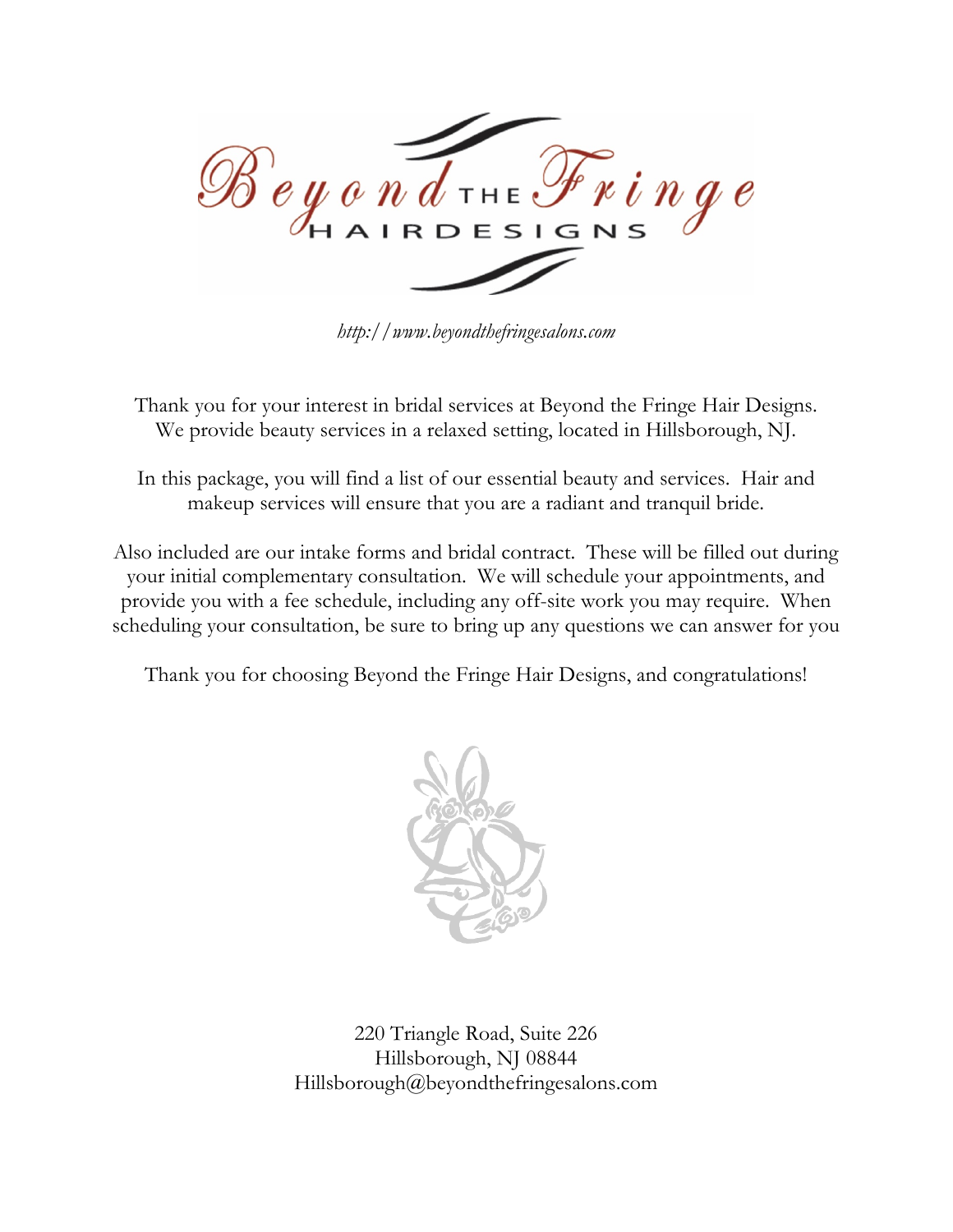## Bridal Service Contract

Congratulations on your engagement! Thank you for choosing Beyond the Fringe Hair Designs to help celebrate your special day. We understand all of the hard work and meticulous planning that goes into making your day a true success. Our artistic team also knows that the way you look and feel on that day is directly related to your beauty experiences prior to the big event. We have taken care of many beautiful brides and their bridal parties, and as a result we know exactly which questions to ask to get you organized. Please complete this form and return at least 3 months prior to your wedding date.

| Local contact and phone (if bride is from out of town):    |          |  |          |  |
|------------------------------------------------------------|----------|--|----------|--|
|                                                            |          |  |          |  |
|                                                            |          |  |          |  |
| Pictures Prior to Wedding? Yes No If yes, what time?       |          |  |          |  |
| Will You be Getting Your Makeup Done? Yes No               |          |  |          |  |
| Number of Attendants:                                      |          |  |          |  |
| Number of Attendants Getting Their Hair Done: __________   |          |  |          |  |
| Number of Attendants Getting Their Makeup Done: __________ |          |  |          |  |
| Location for our Services                                  | IN SALON |  | OFF SITE |  |
| Names (First & Last) and Hair Length of Attendants:<br>1.  |          |  |          |  |
| 2. $\frac{1}{2}$                                           |          |  |          |  |
| 3.                                                         |          |  |          |  |
| 4.                                                         |          |  |          |  |
| $5.$ $\overline{\phantom{a}}$                              |          |  |          |  |
| $6.$ $\overline{\phantom{a}}$                              |          |  |          |  |
| 7.                                                         |          |  |          |  |
|                                                            |          |  |          |  |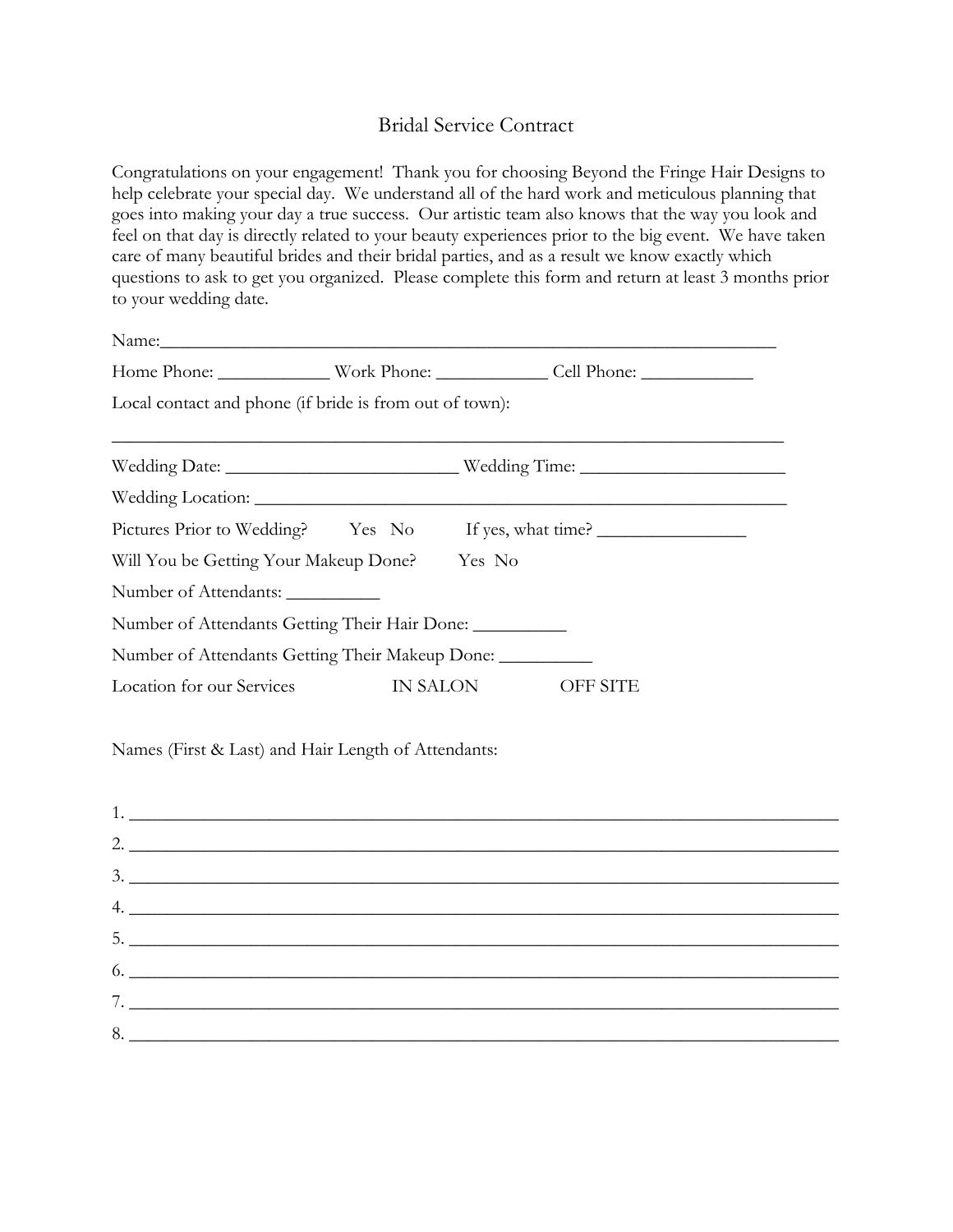As part of our Wedding Agreement, Beyond the Fringe Hair Designs requires credit card information to reserve these appointments. We do ask that should there be a need to adjust or cancel any of the appointments that all changes are made 72 hours priors to the date of the appointment. If changes or cancellations are made with less than 72 hours notice, the entire cost of the adjusted or cancelled services will be placed on the credit card. Please note, we can only accept cash and/or credit cards as payment for your bridal services.

| Credit Card Number:         | Expiration |
|-----------------------------|------------|
| Name as it Appears on Card: |            |
| Signature:                  |            |

Once again, we thank you for choosing Beyond the Fringe Hair Designs to share in your special day. Please do not hesitate to contact us at (908)-371-0003 if you have any questions or concerns.

Warmest Regards,

Beyond the Fringe Design Team

I, \_\_\_\_\_\_\_\_\_\_\_\_\_\_\_\_\_\_\_\_\_\_\_\_\_\_\_\_\_\_\_\_, agree to the scheduled appointment times given on the attached intake forms, and the price listed above. I understand and agree to the deposit of 50% of the total package price at this time to secure the appointments. I consent to having the deposit processed 14 days prior to the first scheduled appointment. I agree to pay the balance due on the day of the event. I understand that the deposit will not be refunded upon cancellation unless 72 hours notice is given by me. I understand that no refund will be given for members of the wedding party who miss their appointment on the day of the event.

| Signature: | Date: |
|------------|-------|
| Salon:     | Date: |

With Beyond the Fringe's abundant years of experience, we will create breathtaking up-dos and flawless makeup to help make your wedding day beautiful.

All services are priced at an hourly rate and include the use of professional hair products and supplies. The hourly rate does not include the cost of travel, headpieces, hair accessories, and flowers. These items will be negotiated separately.

**1. Complimentary Consultation:** Here we will discuss your hair and makeup needs and schedule both a practice run and wedding day services. Our contract and cancellation policies will be reviewed and a 50% credit card deposit for all services will be collected. Since summer weekend dates are always in short supply, we recommend you book your wedding services at least 4 months in advance.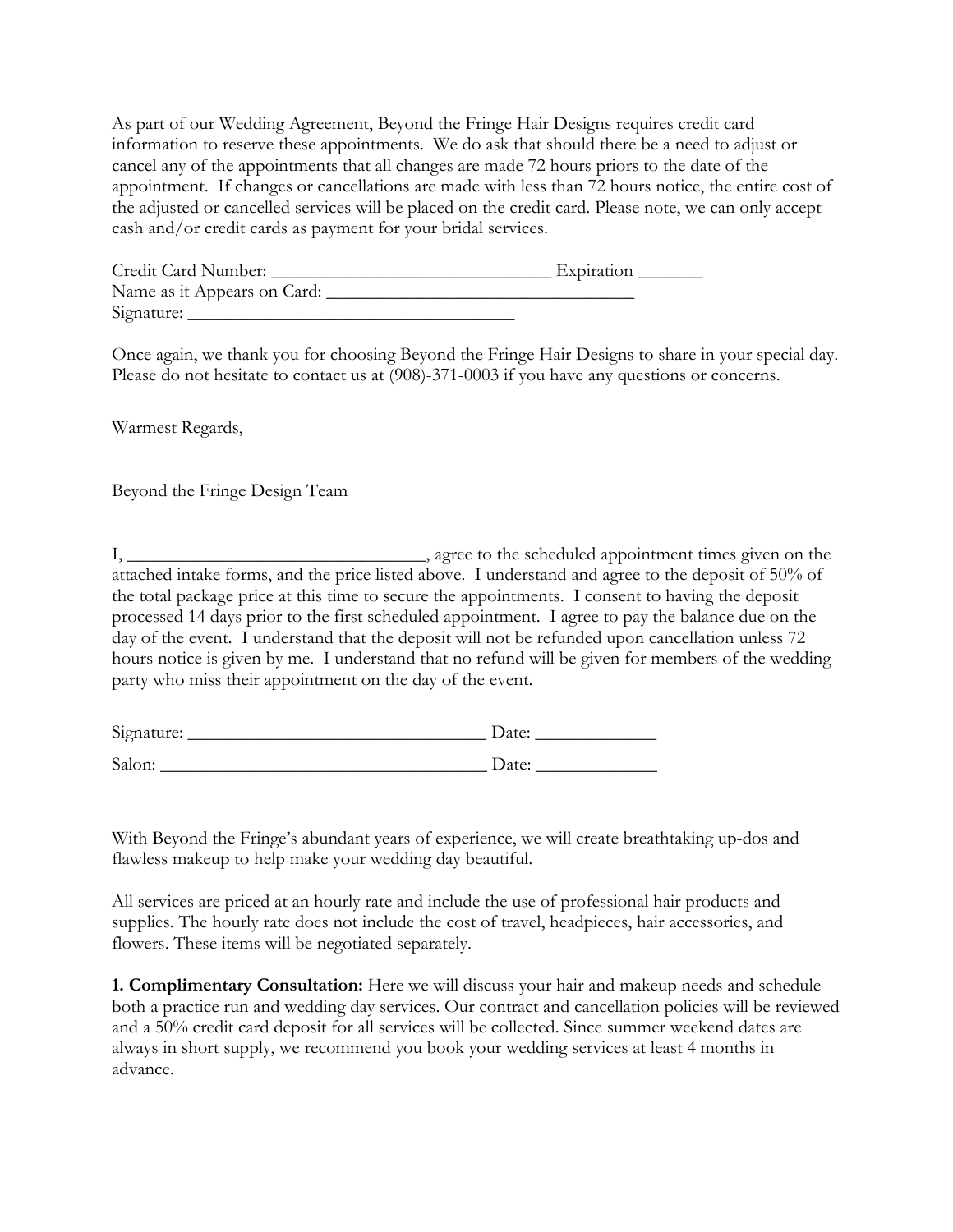**2. Practice Run for the Bride:** This should be scheduled 3 to 4 weeks prior to your wedding. Bring everything you'll wear on your big day, such as your veil, jewelry, and so on. Please view this as your wedding trial run.

- Bridal Hair trial \$70.00
- Bridal Makeup Trial \$40.00

**3. Wedding Day Hair / Makeup:** We'll recreate the look we achieved during your practice run. Please remember that everyone in your wedding party is welcome to join us for services on your wedding day.

|           | • Bride Up-do            | $$100.00$ per hour |
|-----------|--------------------------|--------------------|
|           | • Bridal Party Up-do     | \$80.00            |
|           | $\bullet$ Blow Dry       | \$50.00            |
|           | • Blow Dry for Long Hair | \$60.00            |
| $\bullet$ | Bride Makeup             | \$80.00            |
|           | • Bridal Party Makeup    | \$60.00            |
|           |                          |                    |

Please note that wedding party prices are per person, per service.

**4. Offsite Travel Fees:** For those who need us to travel to their location, please schedule wedding services at least four months in advance. Travel fees are in addition to our regular services costs:

- Bride Up-do \$150.00 per hour
- Bridal Party Up-Do \$110.00
- Blow Dry  $$80.00$
- Blow Dry for Long Hair \$95.00
- Bride Makeup \$105.00
- Bridal Party Makeup \$85.00
- Travel Fees: under 50 miles round trip \$130.00 over 50 miles round trip \$160.00
- Bridal Touch-ups: \$100.00 for each additional hour to keep artist on-site.
- Touch-ups are available to any individual who has received a Beyond the Fringe Makeup application or Beyond the Fringe Hair service.

A gratuity of 20% will be automatically added to parties of 6 or more